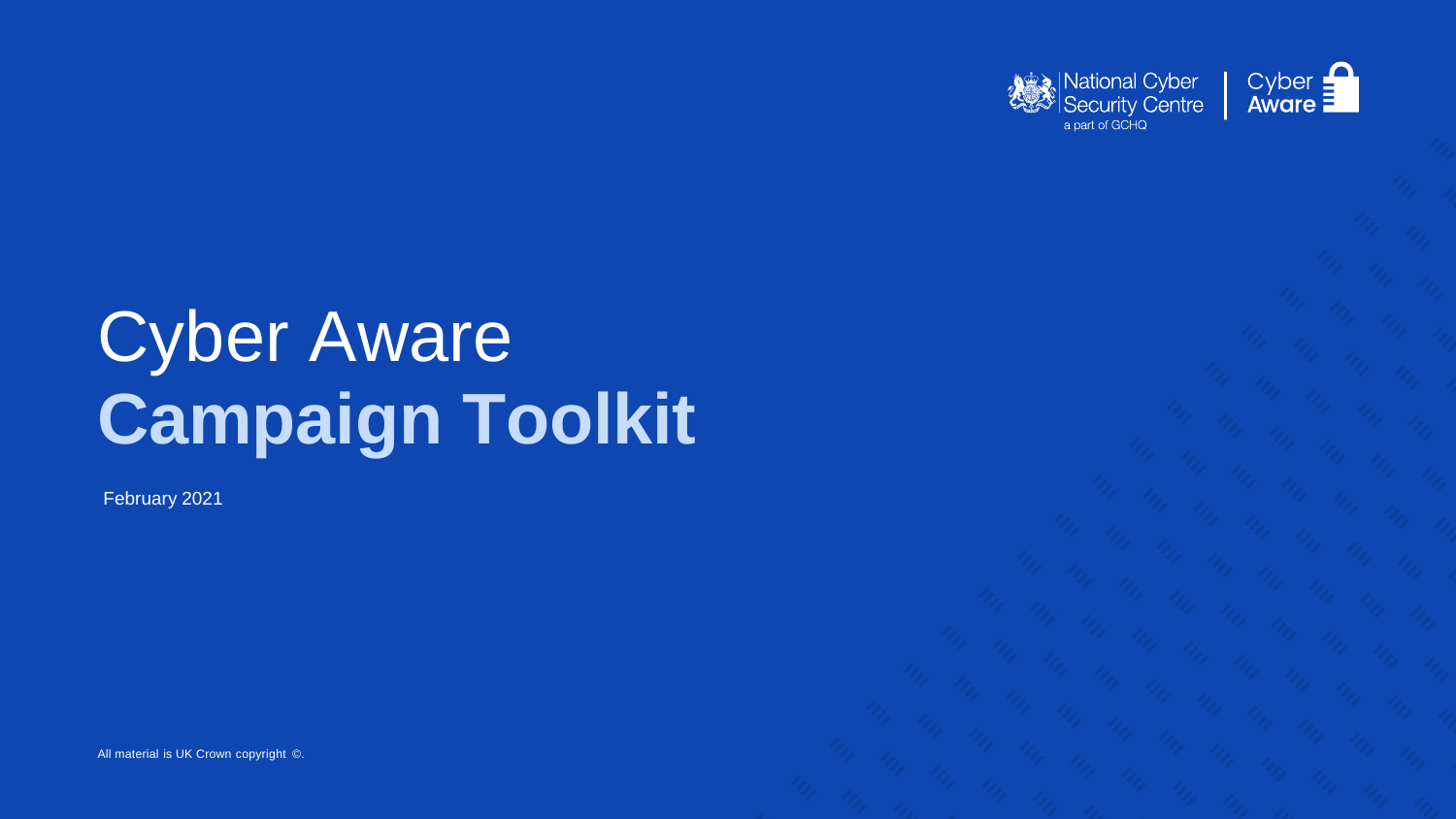### About **Cyber Aware**

Cyber Aware is the government's national campaign on cyber security. It is led by the **National Cyber Security Centre (NCSC)**  and delivered in partnership with the Cabinet Office, Home Office and the Department for Digital, Culture, Media & Sport (DCMS).

The campaign is designed to **empower** and **enable** the public, sole traders and microbusinesses to better understand how to stay secure online and to take **practical steps** to help do so.



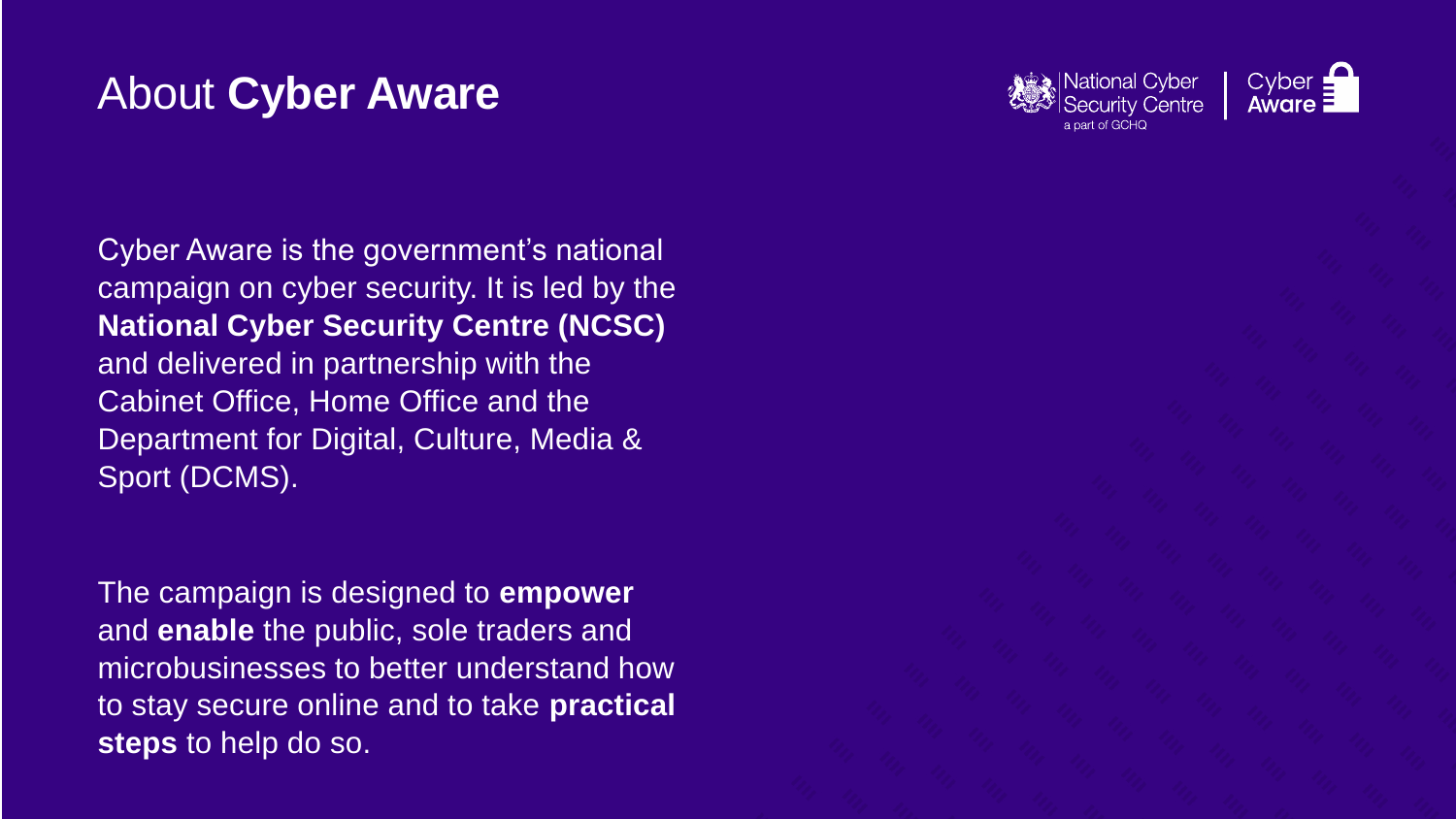### **Contents**

| <b>Top lines</b>                      |    |
|---------------------------------------|----|
| <b>Protective behaviours</b>          |    |
| <b>Audience</b>                       |    |
| <b>Campaign timings</b>               | 11 |
| How to get involved                   | 13 |
| <b>Creative assets</b>                | 15 |
| Social media plan and suggested posts | 17 |
| Leaflet                               | 19 |
| <b>Suggested external comms</b>       | 21 |
| <b>More advice for businesses</b>     | 23 |





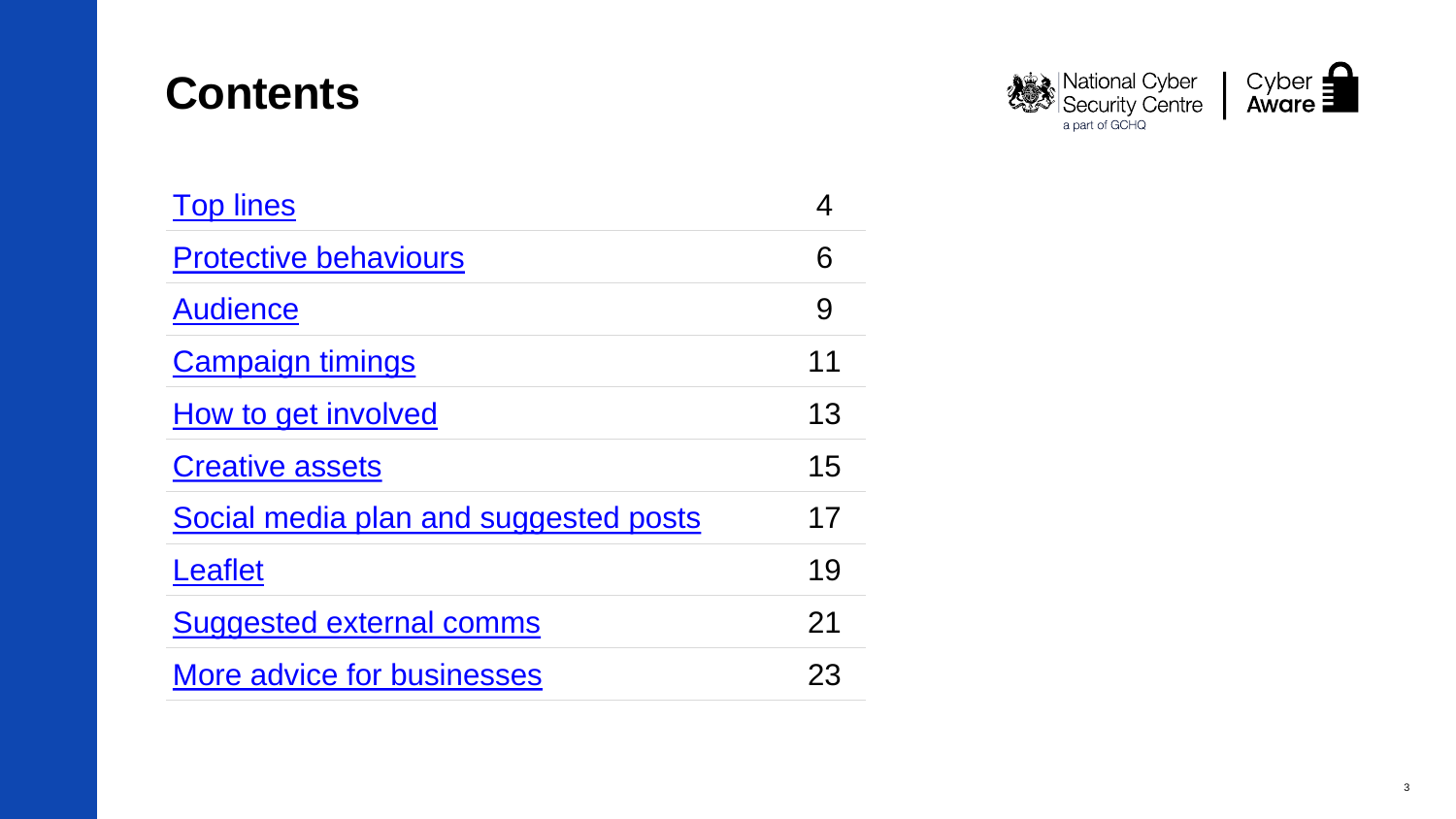





# #1 Top lines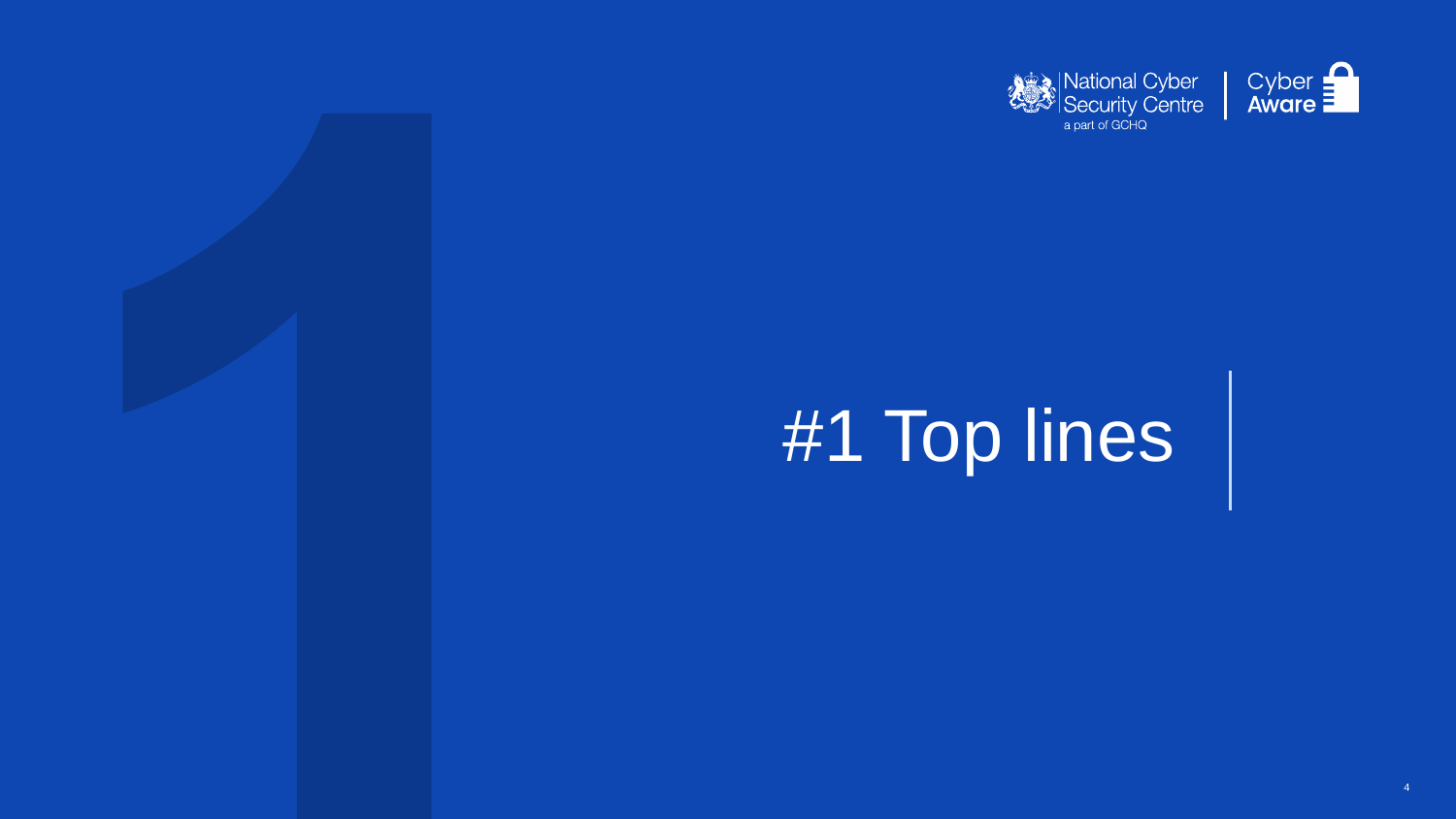## <span id="page-4-0"></span>**Top lines**

- 蒙 We're spending more time online than ever. So are cyber criminals.
- **■** Even small businesses are a valuable target to cyber criminals. Online security is as important as physical security.
- **Luckily, if you work for yourself or run a small business with fewer than 10** employees, there are actions you can take to protect yourself online. And you don't have to be an IT expert to action them.
- **A** Cyber Aware promotes six practical steps. Together, they help protect you from the majority of online crime. They help keep you secure by protecting your passwords, your accounts and your devices.
- ▆ [To help businesses prioritise the](https://www.ncsc.gov.uk/cyberaware/actionplan) [Cyber Aware advice](https://www.ncsc.gov.uk/cyberaware/home), we have created the Cyber Action Plan – an online self-assessment that delivers customised actions based on your response to a small number of questions.
- ▆ By following the advice, it will be harder for criminals to access your money and business information.



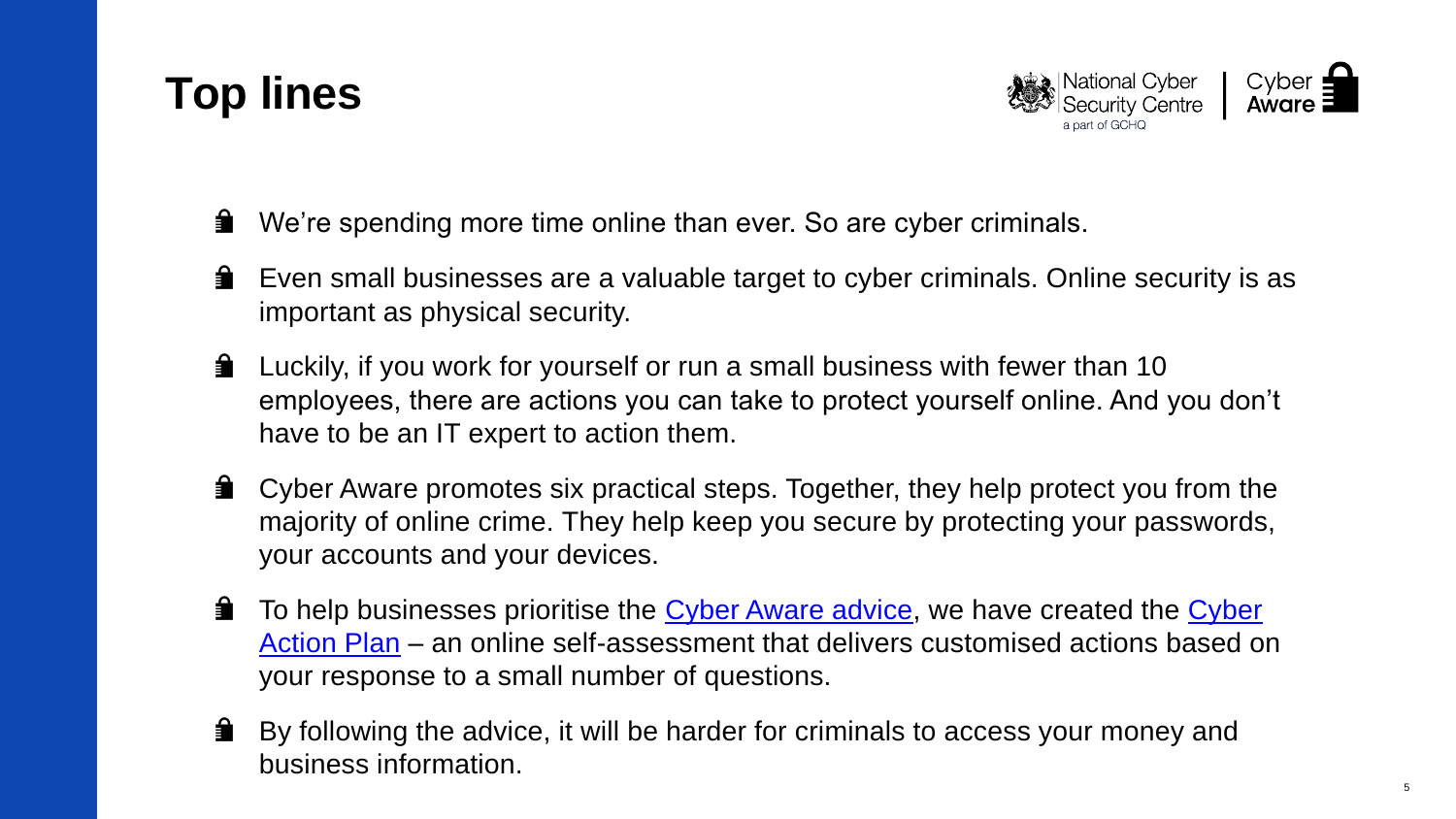





# **#2 Protective** behaviours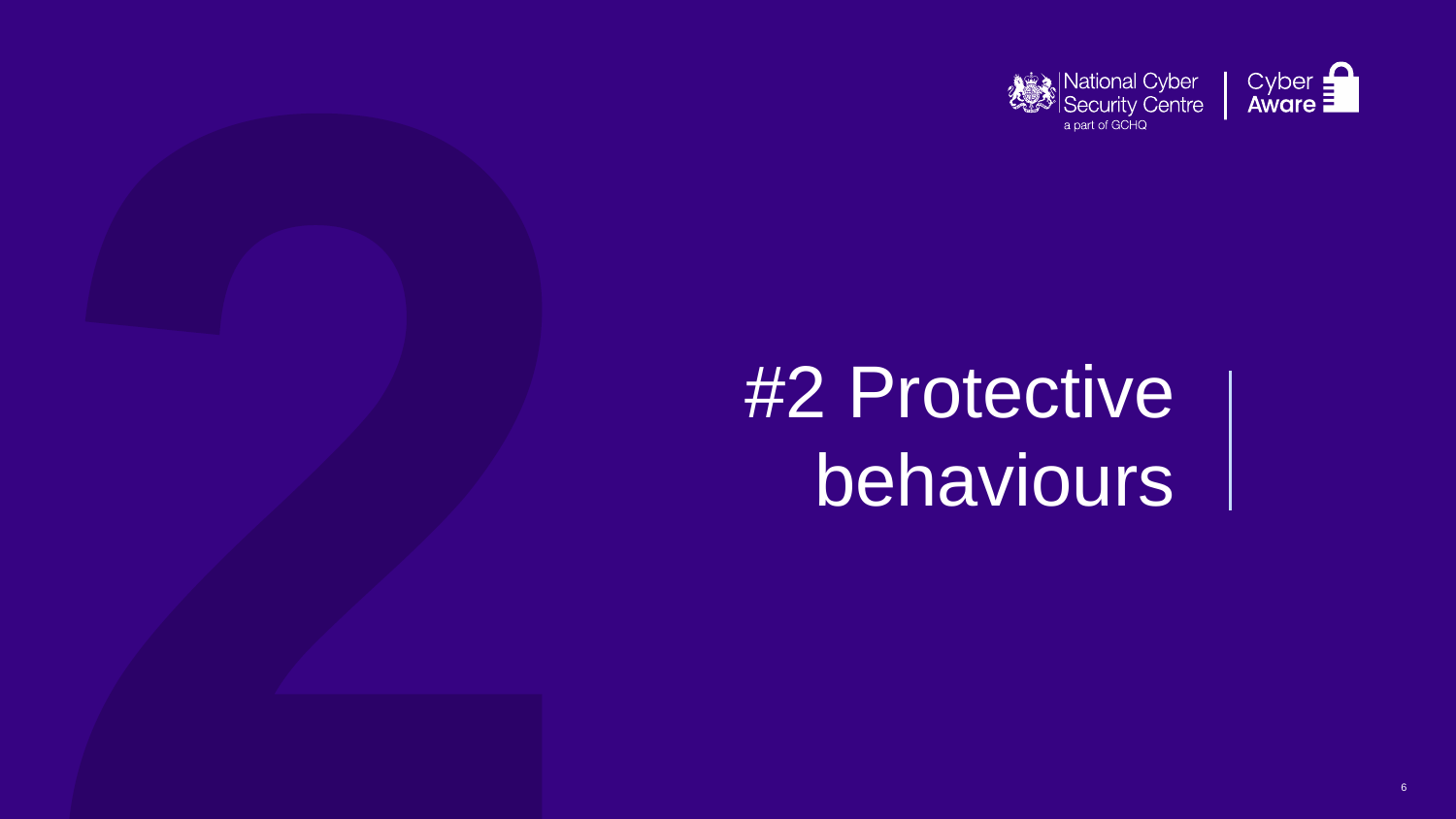## <span id="page-6-0"></span>**Protective behaviours**

- **1. Create a separate password for your business email account**  your inbox contains lots of sensitive information about your business. It's the gateway to all your online accounts so keep it safe with a strong password that is different to all your others.
- **2. Create a strong password using three random words** the longer your password, the harder it is to hack. Long passwords can be difficult to remember. But using three random words will help you create passwords that are both long and strong. Start with your most important business accounts, like email.
- **3. Save your passwords in your browser** remembering lots of passwords can be difficult, but if you save them in your browser you don't have to and it's safer than re-using the same password for all your accounts. Continued on next page...





Devised by NCSC technical experts, the campaign centres around six practical actions that protect the public, sole traders and micro businesses from the majority of preventable cyber incidents.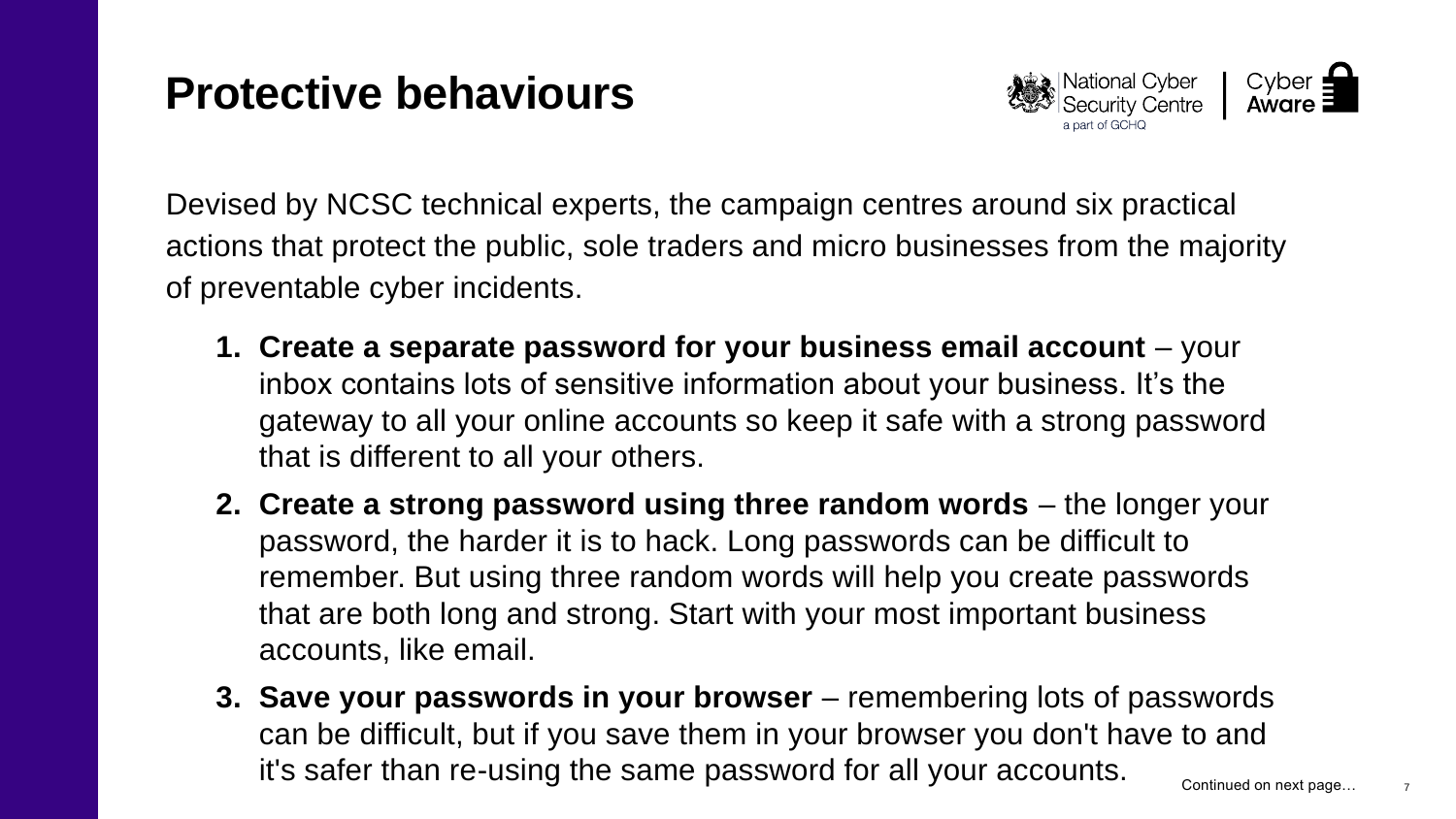### **Protective behaviours**

- **4. Turn on two-factor authentication** this free security feature adds an extra layer of protection online and stops cyber criminals getting into your accounts, even if they have your password.
- **5. Update your devices** using the latest software, apps and operating system can fix bugs and immediately improve your security.
- **6. Backup** backing up means you always have a copy of your important business data in the event it's lost or stolen e.g. contract information, customers personal details, key contacts. Make sure these backups are recent and can be restored.



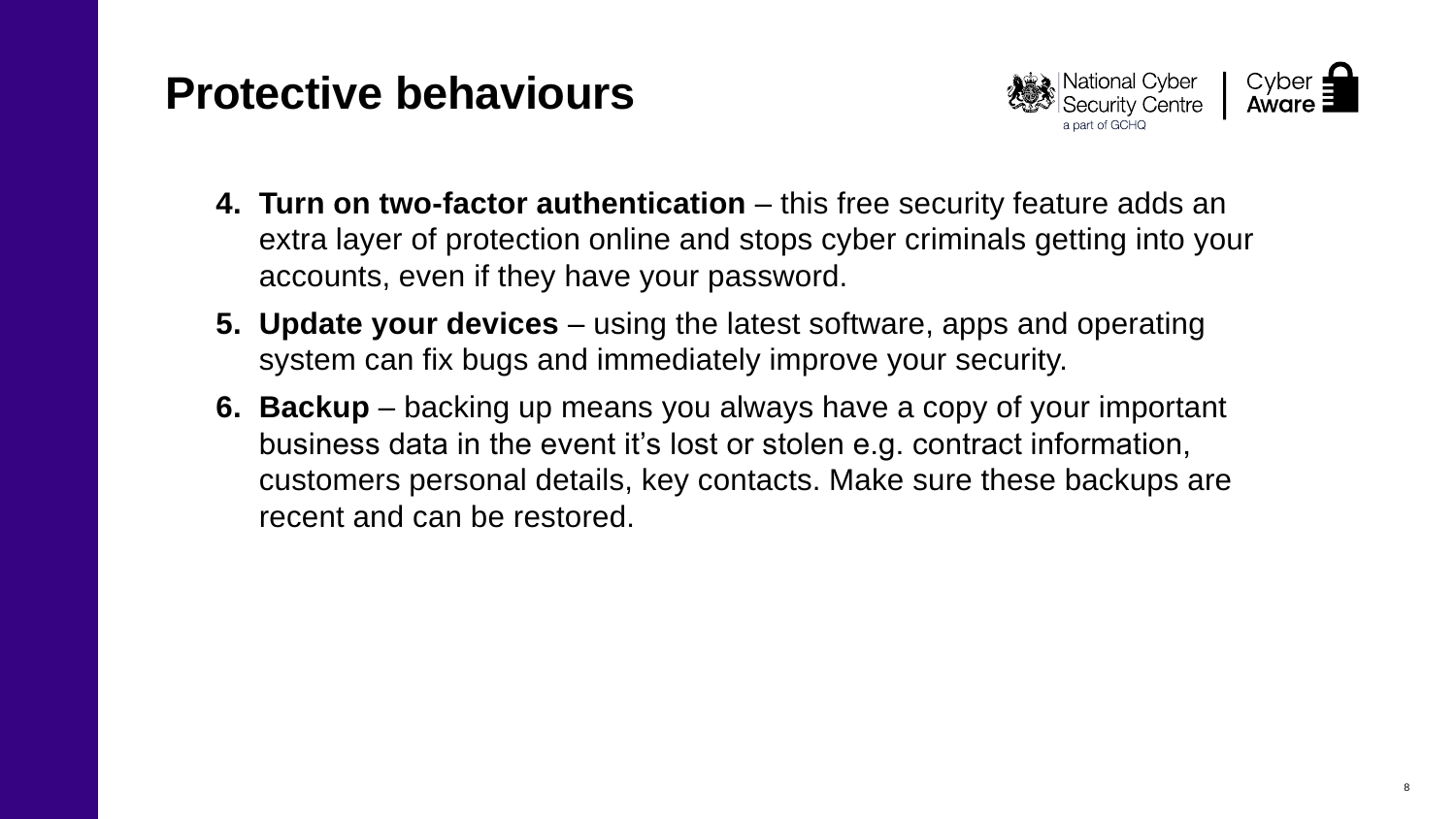





# #3 Audience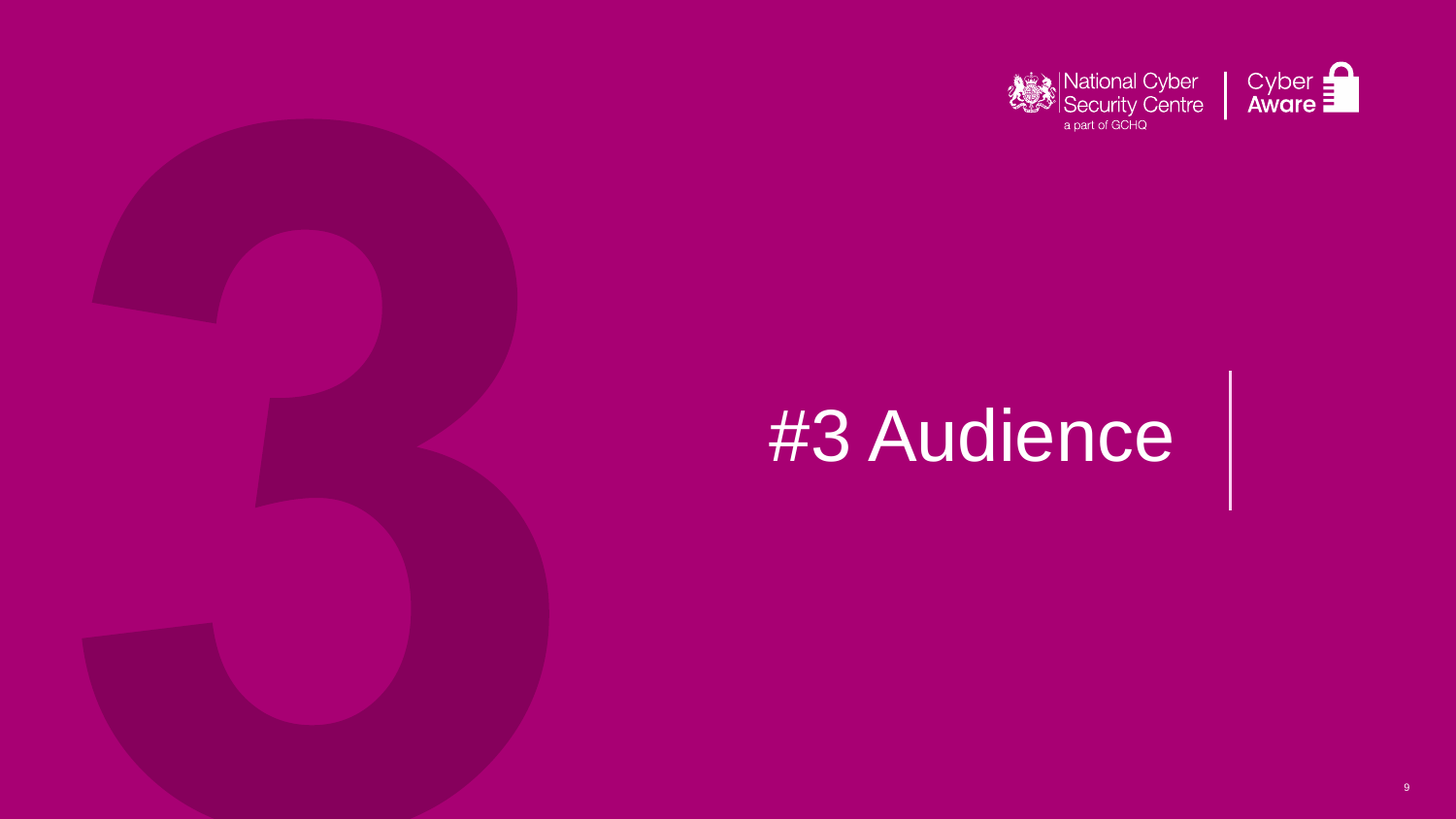### <span id="page-9-0"></span>**Audience**

The Covid-19 pandemic has greatly changed our relationship with technology.

Businesses in the UK have adjusted to new ways of working and are using the internet more than ever before. More than 60% of businesses are using new technologies since the beginning of the pandemic. 1

**■ Sole traders and micro businesses (with fewer than 10** employees) who make up 95% of UK businesses (5.6m).

Our activity targets:





- 
-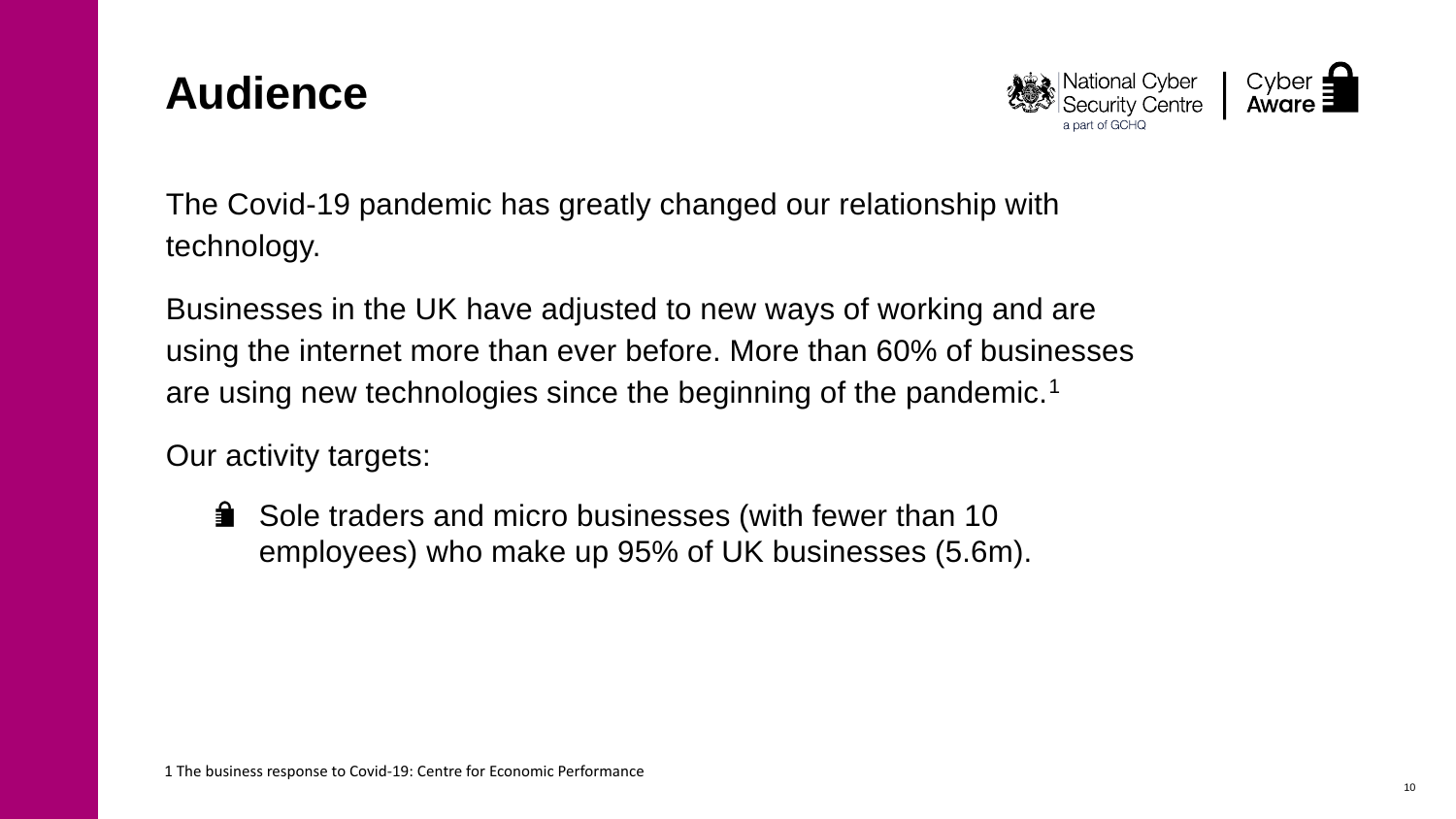





# #4 Campaign timings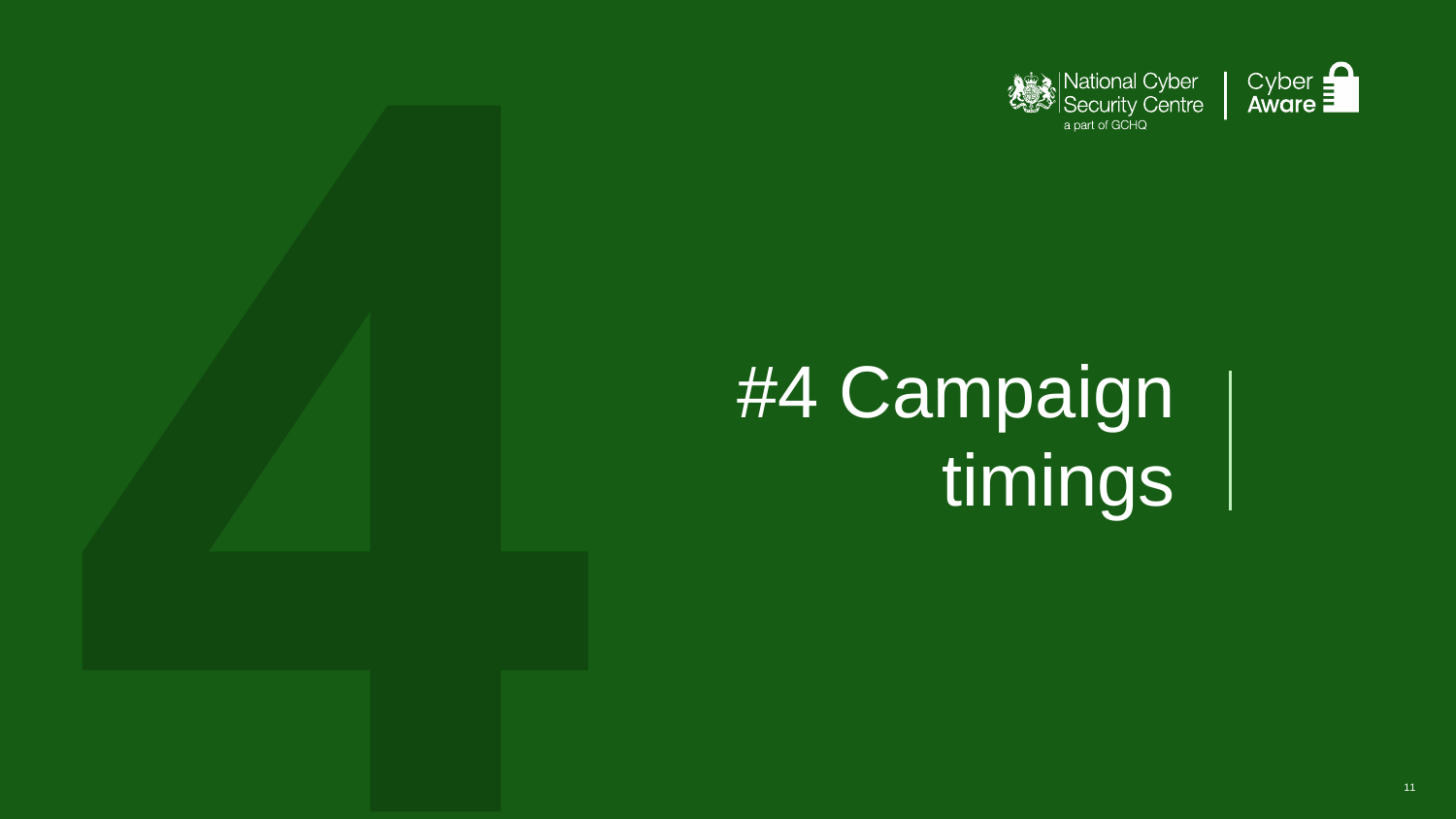# <span id="page-11-0"></span>**Campaign timings**

- **Campaign launch (consumers)**  Friday 4th December
- **EXED Social media and partner activity commences (sole traders and micro business)** Wednesday 24 February
- **PR launch (sole traders and micro business)** Friday 26 February
- **Advertising launch (sole traders and micro business)** Friday 5 March



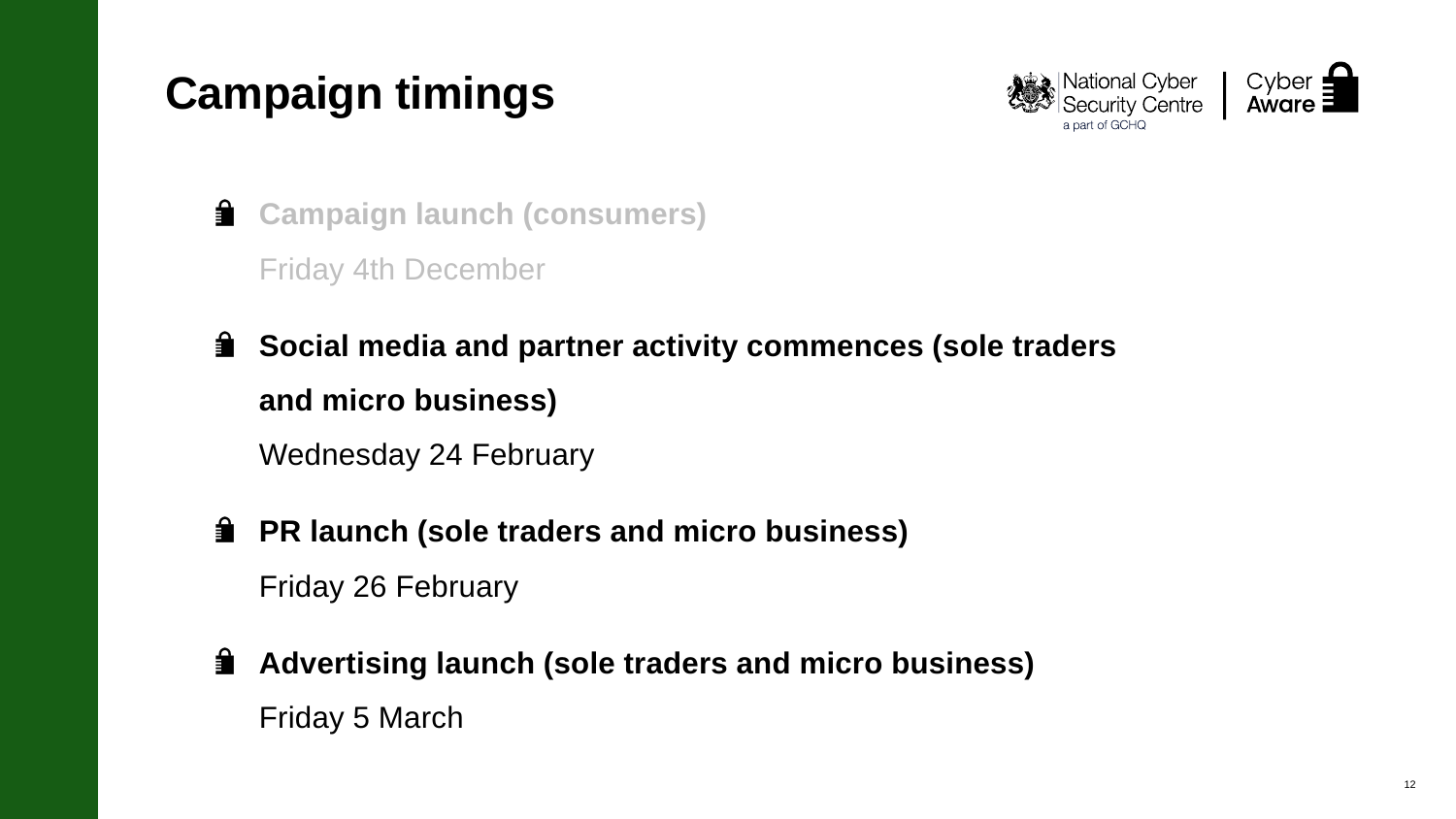



# #5 How to get involved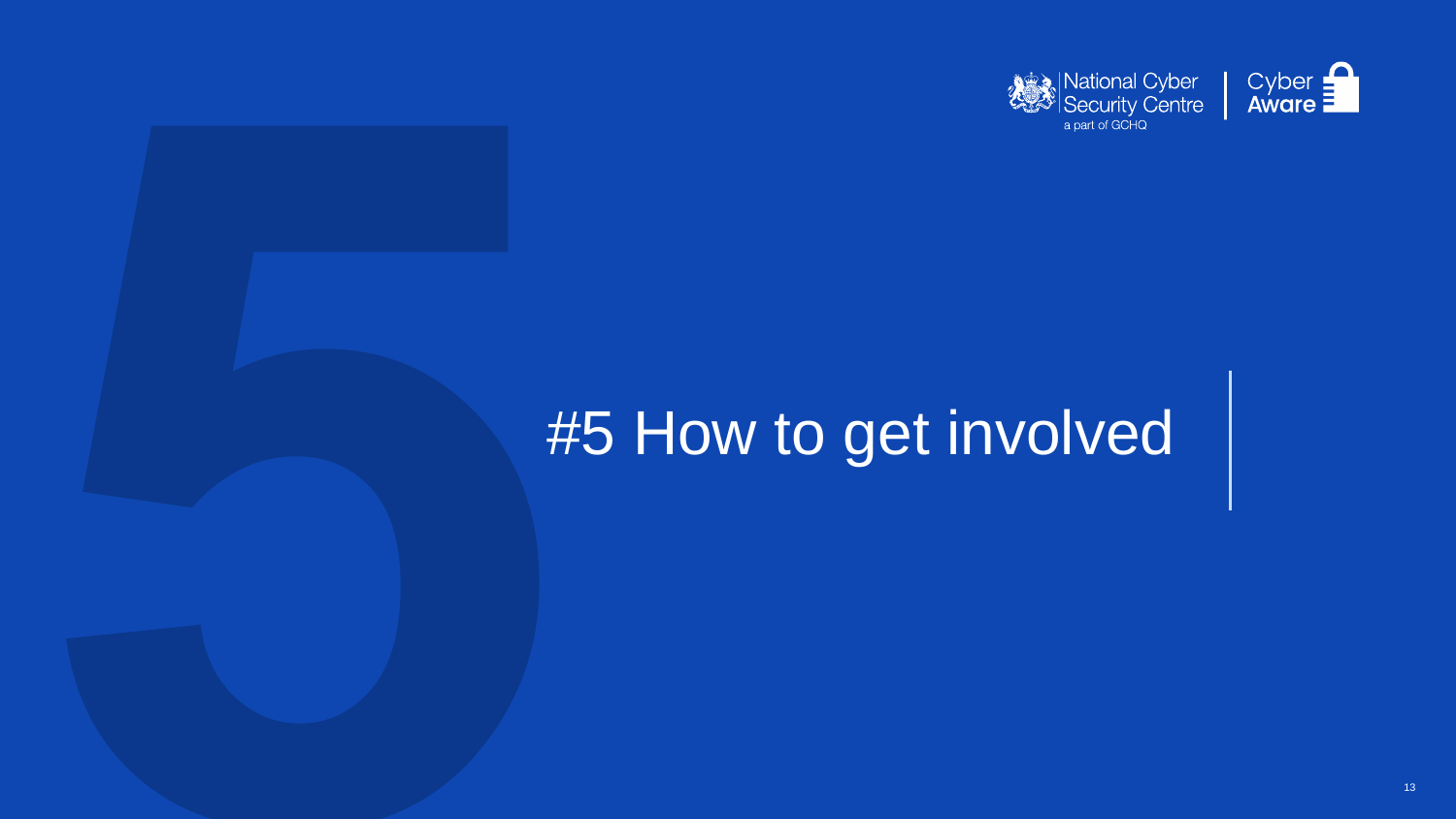## <span id="page-13-0"></span>**How to get involved**

Our ask of you is to use your business networks and communication channels to support the Cyber Aware messaging.

This could include:

- **Sharing campaign content through your own networks and channels e.g.** website, email, social media
- **Printing of collateral such as our leaflet for use in business-facing** engagement – or offering the digital version online
- **EXTE** Directing members of your network to the [Cyber Aware website](https://www.ncsc.gov.uk/cyberaware/home)
- **Supporting the campaign on social media using #CyberAware and sharing or** reposting social content.

If you would like to work together on a joint communications initiative, or provide bespoke advice on how we can improve cyber communications among your networks, please get in touch with **[Georgie.C@ncsc.gov.uk](mailto:Georgie.C@ncsc.gov.uk)** 14



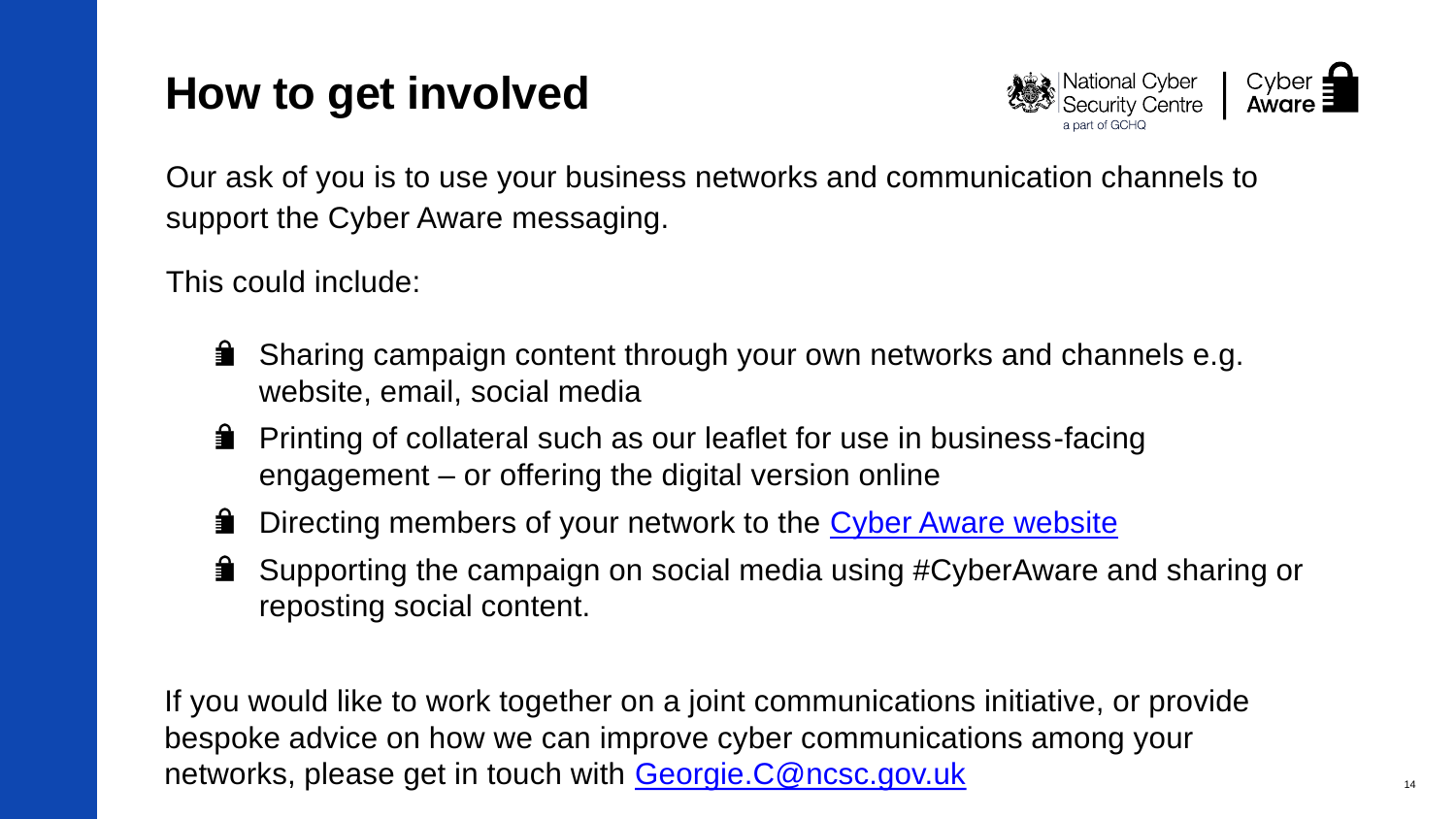





# **#6 Creative assets**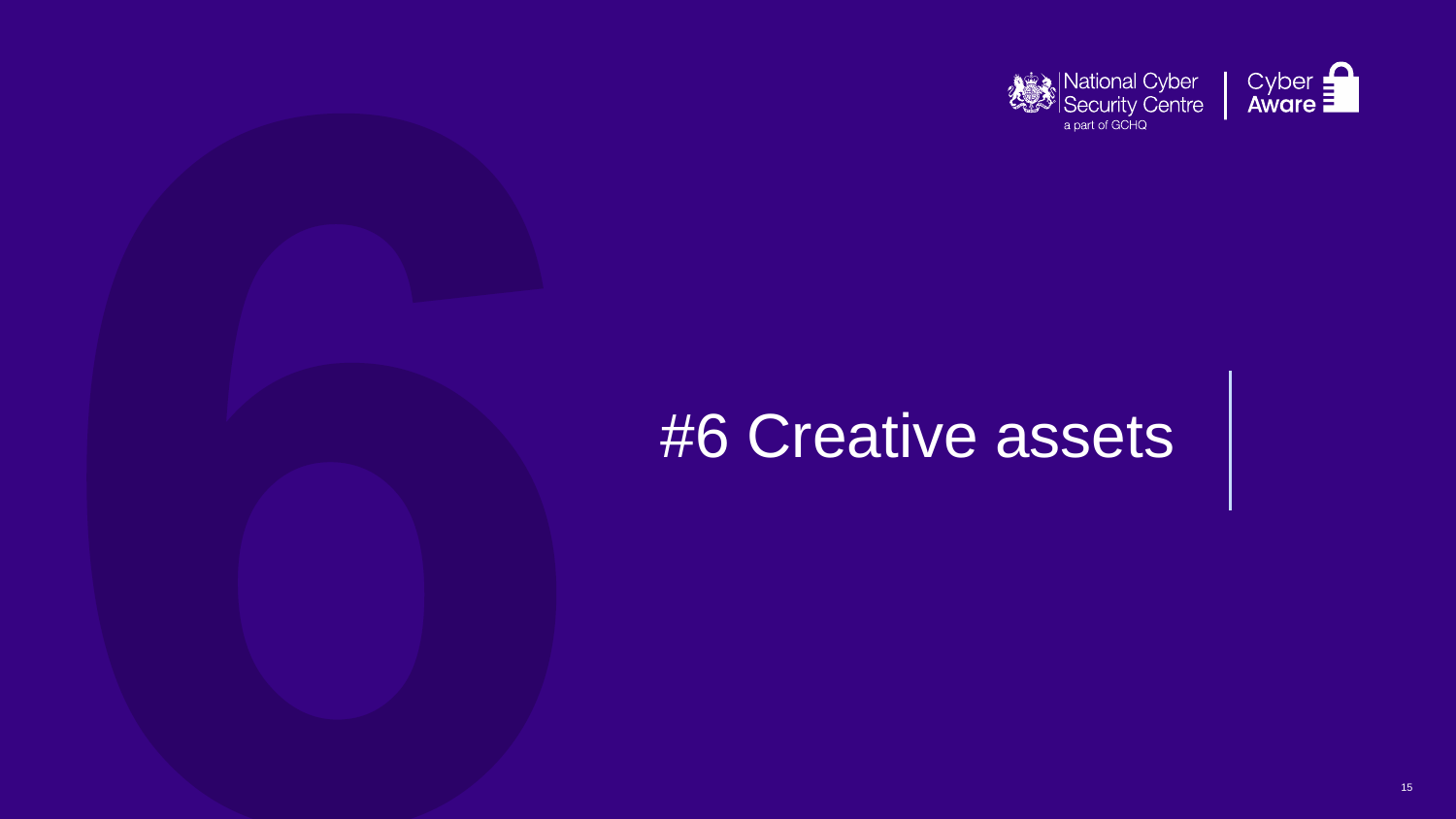### <span id="page-15-0"></span>**Creative assets**

Links to campaign assets, which include the following, can be found at the Cyber Aware [campaign resource centre](https://www.ncsc.gov.uk/information/cyber-aware-business-resource-centre)

- **[Social media content calendar](https://www.ncsc.gov.uk/files/Cyber%20Aware%20Content%20Calendar_Sole%20traders%20and%20micros%20launch_24%20Feb-27%20Mar.xlsx)**
- Social media assets
- 蒙 Leaflet ([read only a](https://www.ncsc.gov.uk/files/CyberAware_MicroBusinesses%20Leaflet_Read.pdf)nd [print version\)](https://www.ncsc.gov.uk/files/CyberAware_MicroBusinesses%20Leaflet_Print.pdf)
- **Email signature**

Our materials are for use by partners who have received them directly from NCSC. The assets should be used as supplied and not altered in any way.

If you would like to co-brand any of our materials with your own logo, please get in touch. For terms and conditions, please refer to the NCSC website: [Terms & conditions -](https://www.ncsc.gov.uk/section/about-this-website/terms-and-conditions#section_2) NCSC.GOV.UK



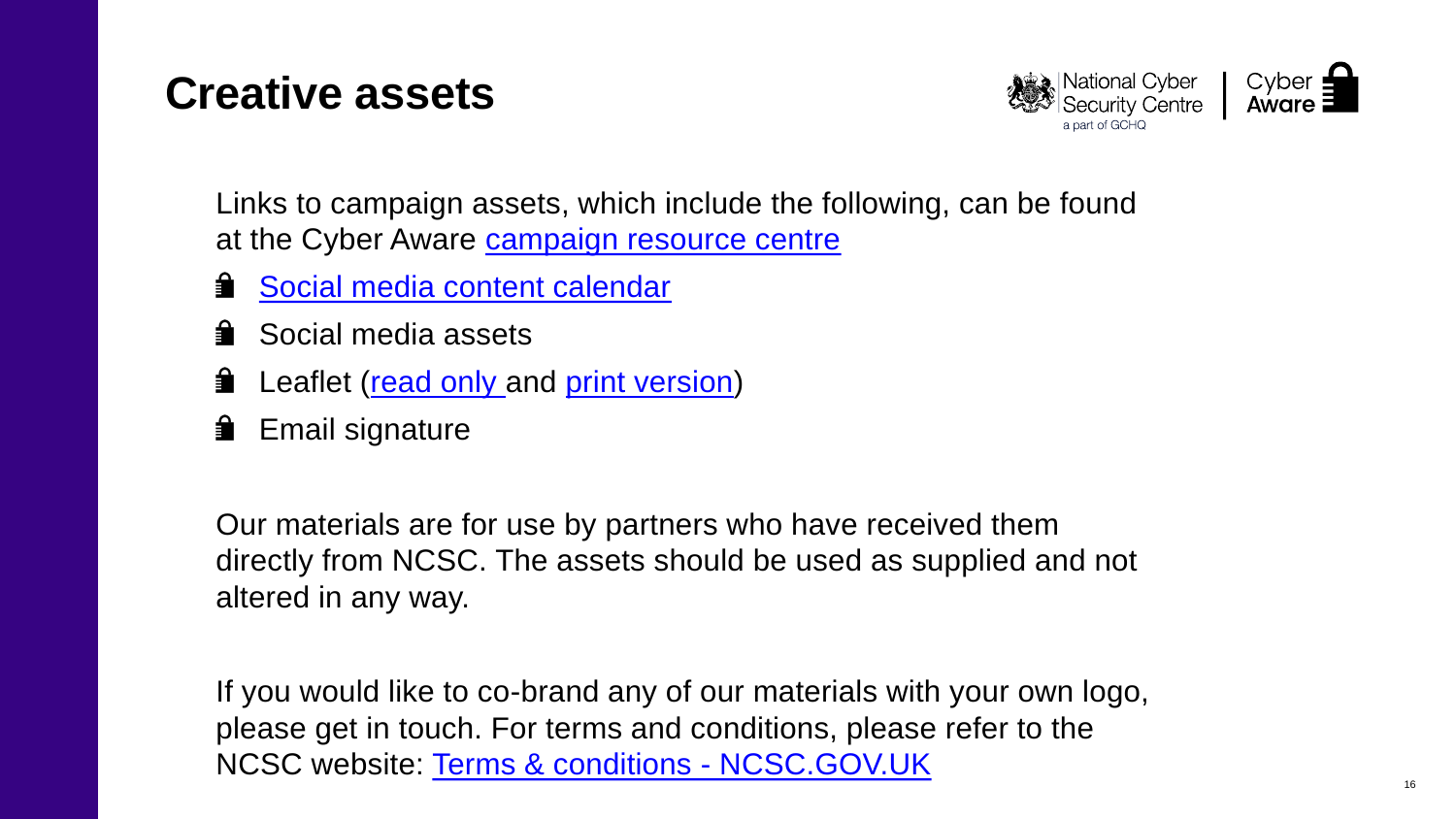



# #7 Social media plan and suggested posts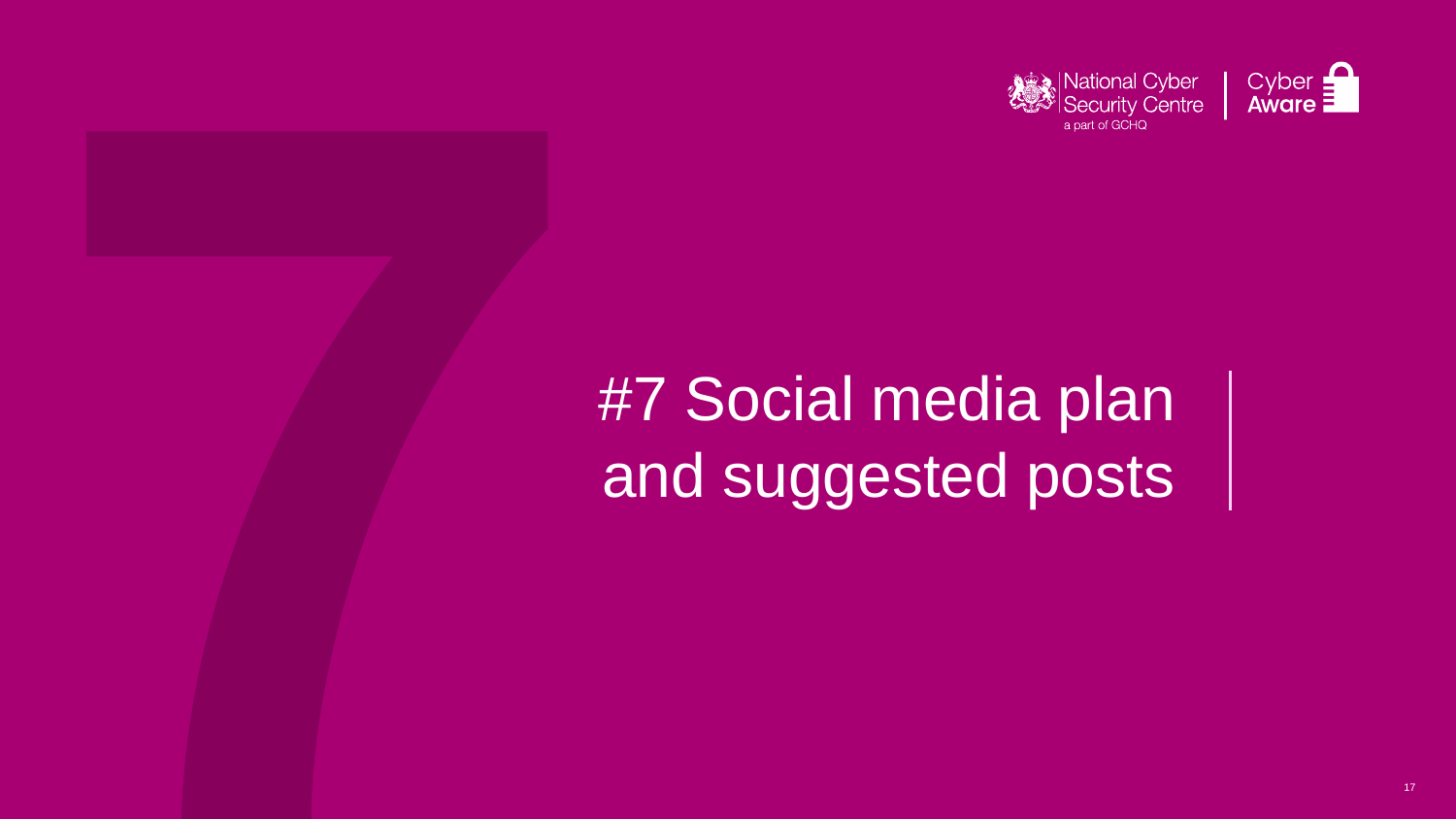## <span id="page-17-0"></span>**Social media plan & suggested posts**

You can support the campaign on social media using #CyberAware and sharing or reposting social content from @NCSC.

Please use the [Twitter](https://twitter.com/cyberawaregov) handle @cyberawaregov or "Cyber Aware from the National Cyber Security Centre" on **[Facebook](https://www.facebook.com/cyberawaregov/)**. You can also connect with the National Cyber Security Centre on [LinkedIn](https://www.linkedin.com/company/national-cyber-security-centre/).





The content calendar, which can be found at the [campaign resource centre h](https://www.ncsc.gov.uk/information/cyber-aware-business-resource-centre)as examples of suggested posts you can promote organically.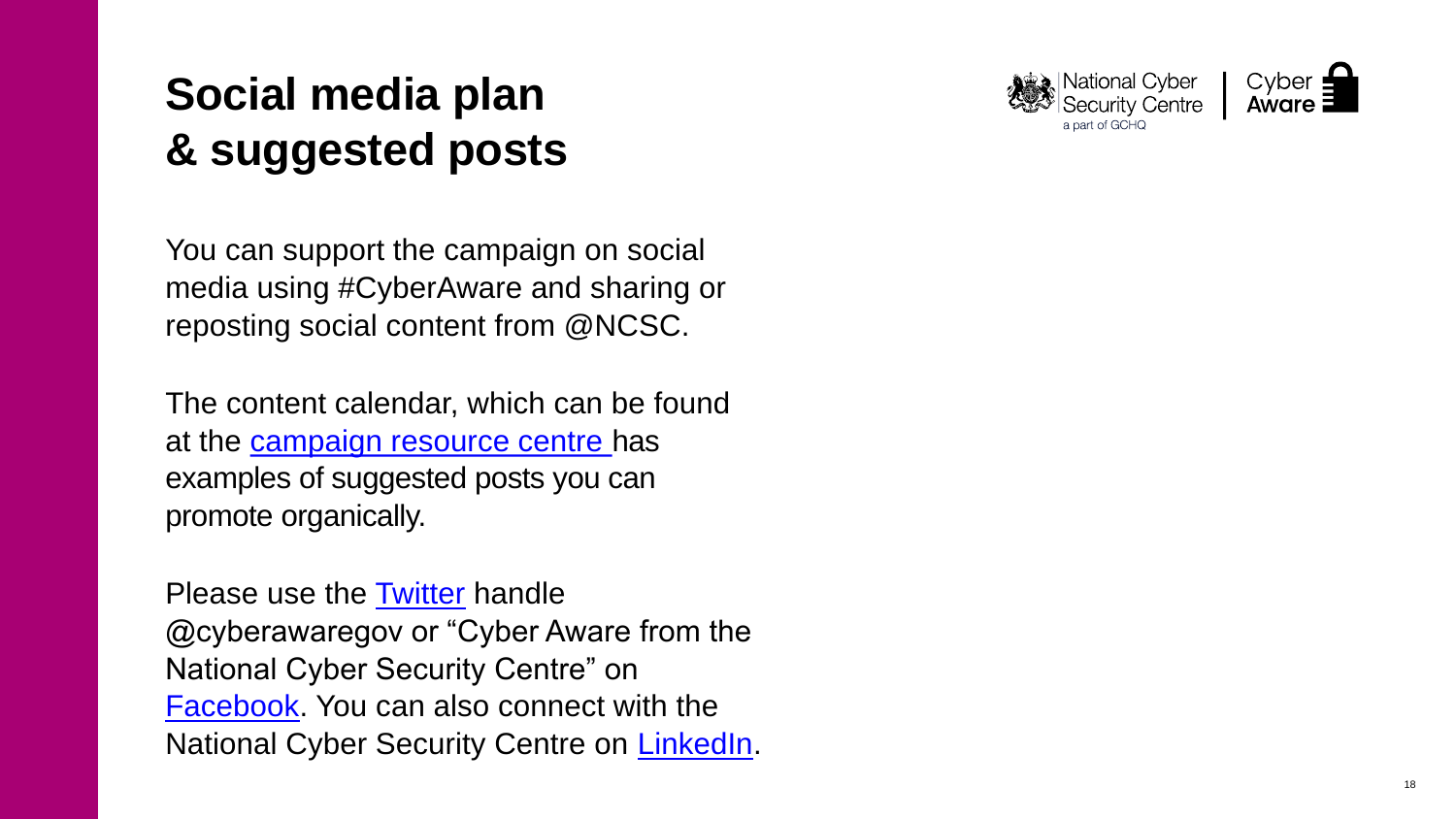





# #8 Leaflet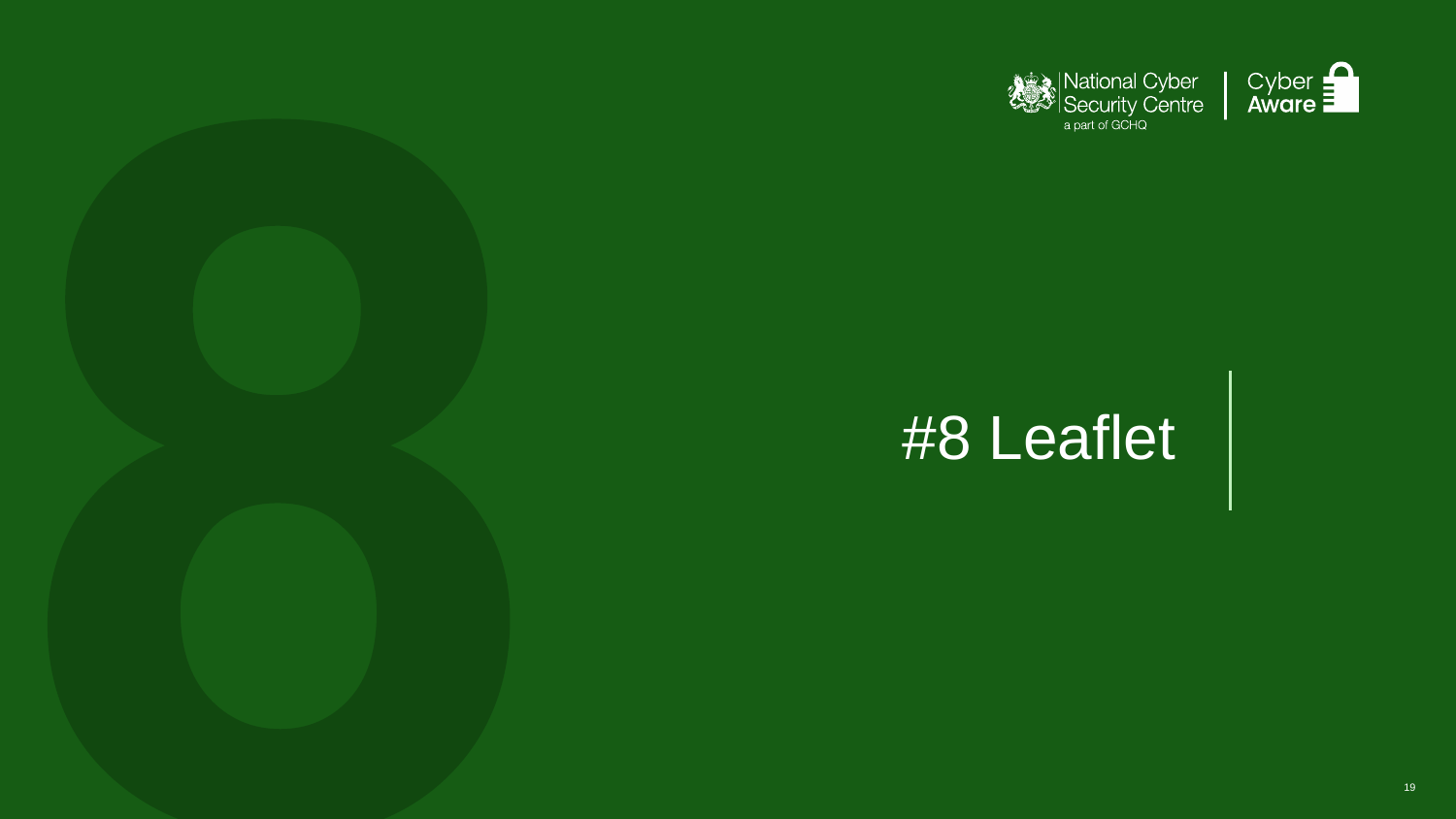### <span id="page-19-0"></span>**Leaflet**

[Leaflet: digital version](https://www.ncsc.gov.uk/files/CyberAware_MicroBusinesses%20Leaflet_Read.pdf) [Leaflet: print ready](https://www.ncsc.gov.uk/files/CyberAware_MicroBusinesses%20Leaflet_Print.pdf)

We have created a digital leaflet that provides information on the six protective behaviours and how they can help you stay secure online.

Welsh versions of the leaflet are also available at the **campaign resource centre.** 

If you would like to co-brand the leaflet or print hard copies, please get in touch with us.



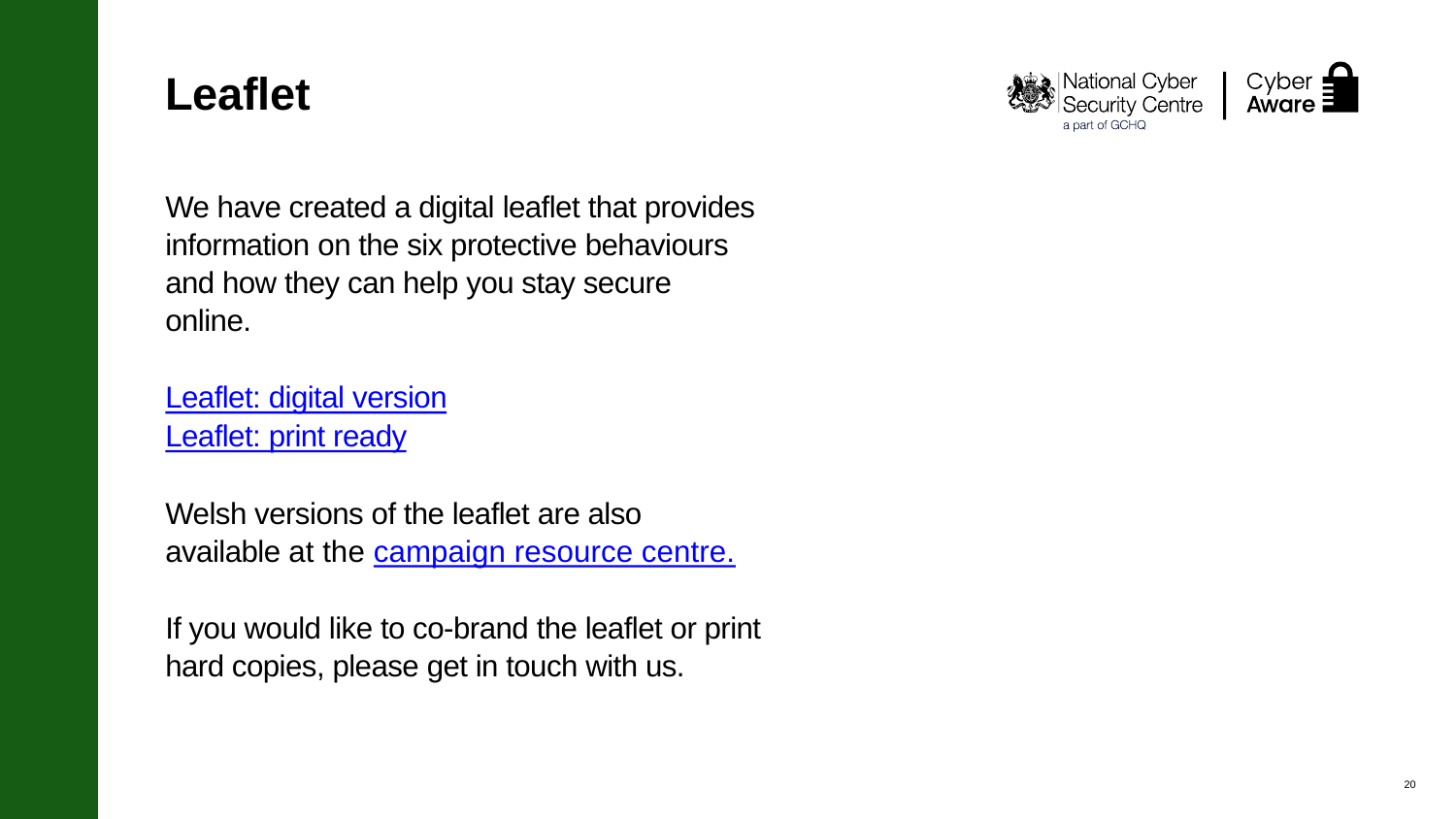





# #10 Suggested external comms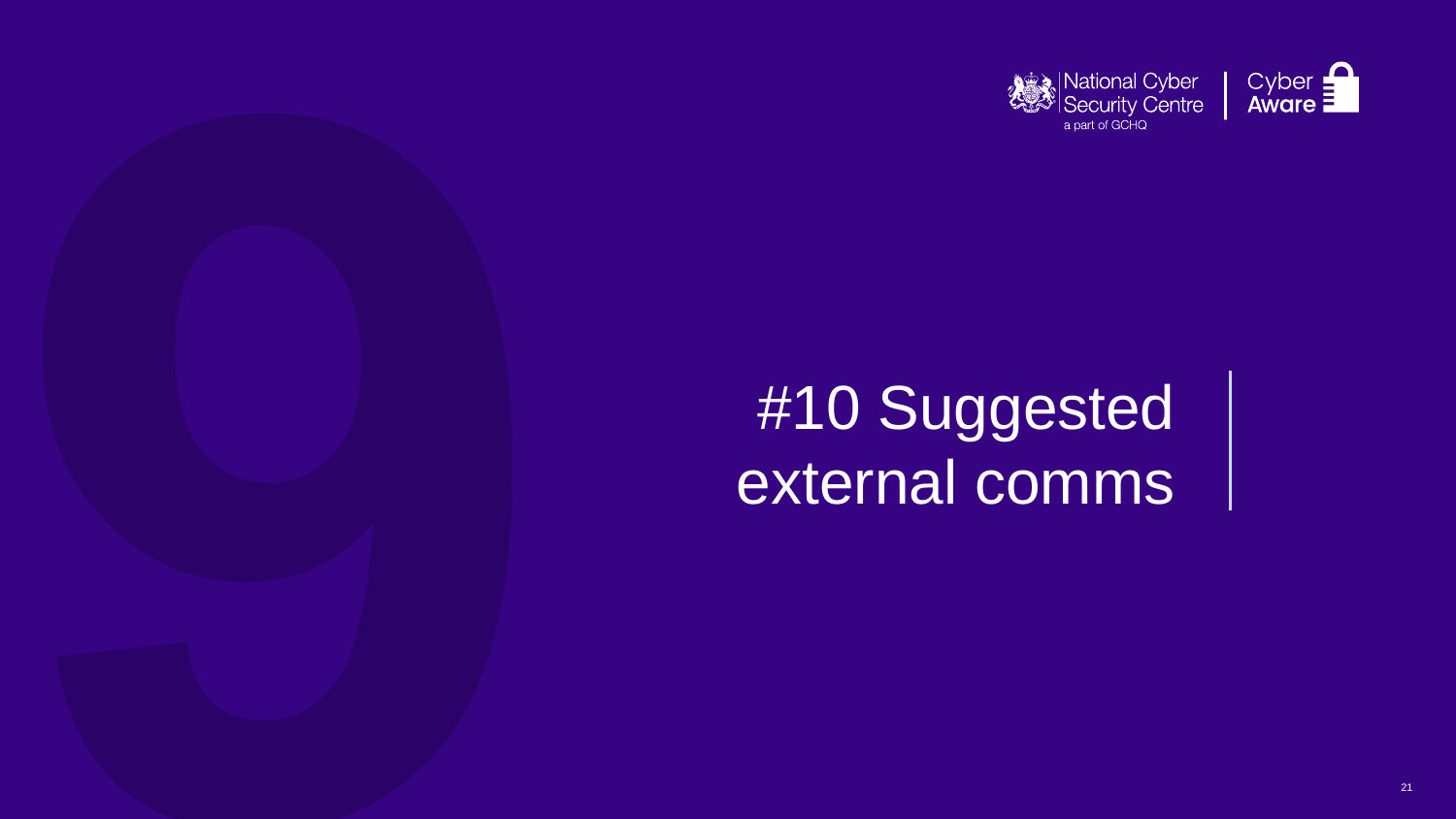## <span id="page-21-0"></span>**External communications**

This is a suggested form of words that can be edited to suit the tone of your organisation

threats, as part of the latest Cyber Aware campaign – a cross government campaign designed to help keep us secure online. The campaign is delivered in partnership with Cabinet Office, Home Office and

[Cyber Aware advice](https://www.ncsc.gov.uk/cyberaware/home) based on their responses to a small number of questions. It's a free online service

If you work for yourself or run a small business with fewer than 10 employees, following this advice will make it harder for criminals to access your money and the critical information that keeps your business

- $\hat{ }$ payments, virtual meetings, and improved access to loans and innovation grants has brought great benefits to businesses, but it comes with risk of falling victim to cyber criminals.
- ਵਿੰ That is why [today/on 26 February], the National Cyber Security Centre (NCSC) has launched a new cyber security self-assessment tool to help sole traders and micro businesses combat rising online the Department for Digital, Culture, Media & Sport (DCMS).
- ੁ At the heart of the Cyber Aware campaign is six practical actions that will help protect your business from the majority of the most common cyber attacks.
- ੁ The [Cyber Action Plan](https://www.ncsc.gov.uk/cyberaware/actionplan) helps small businesses, and people that work for themselves, prioritise the and takes less than 10 minutes to create your own customised Cyber Action Plan.
- ਵਿੰ running.
- ੁ Here at [insert organisation name] we encourage you to visit CyberAware.gov.uk to get your customised Cyber Action Plan and help keep your business secure online.





We're spending more time online than ever. So are cyber criminals. The increased use of email, online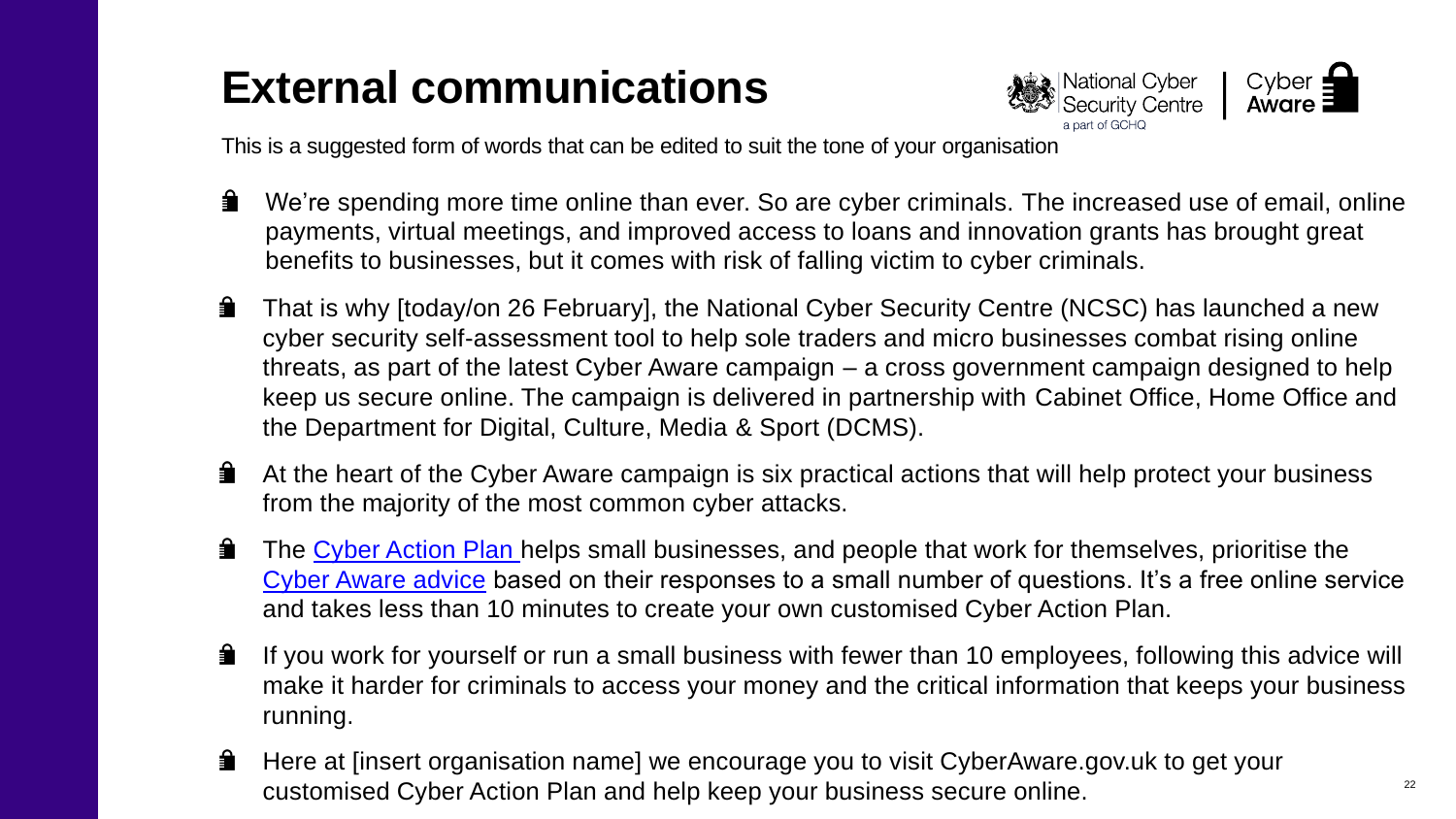





# #More advice for businesses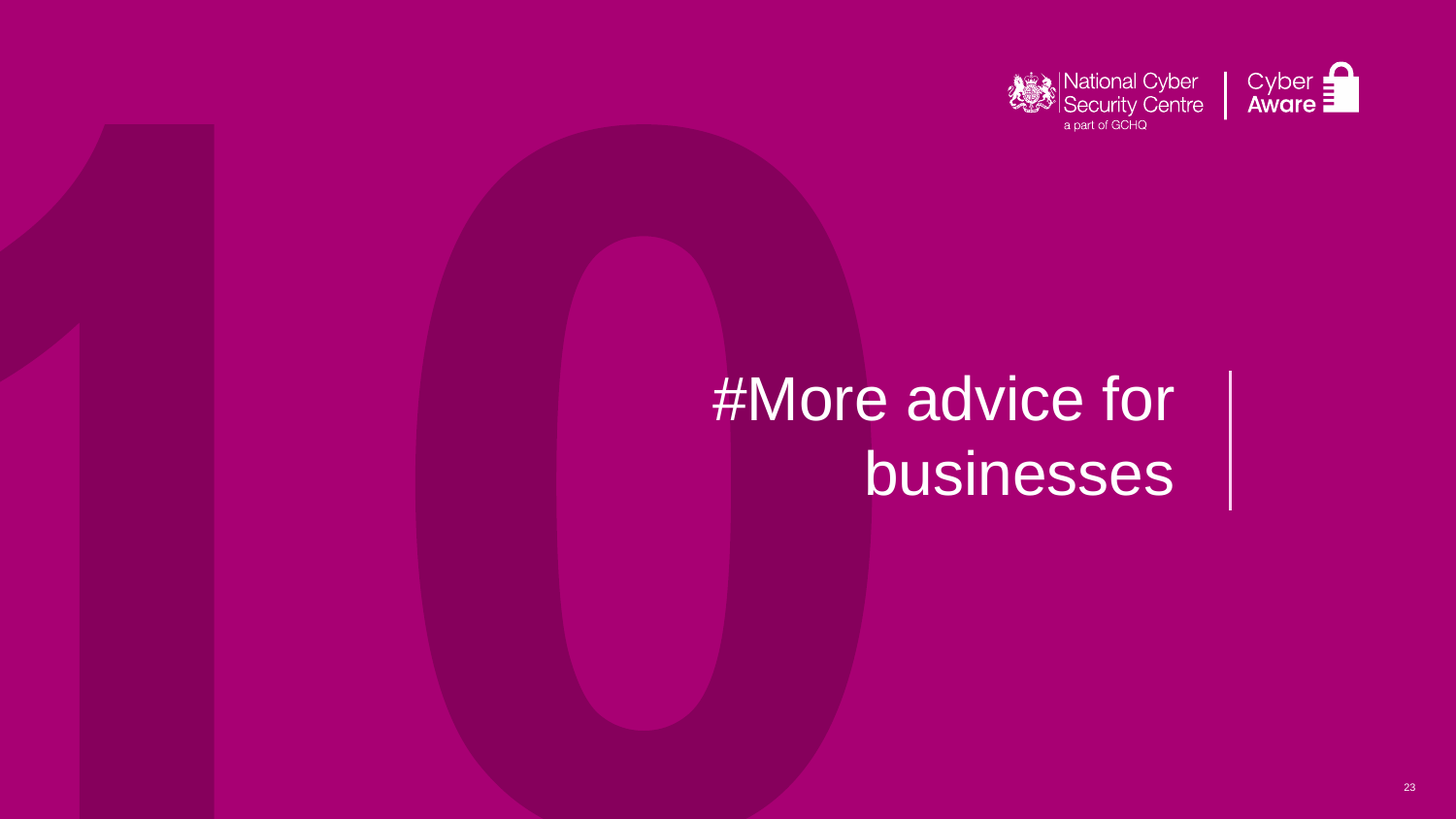## <span id="page-23-0"></span>**More advice for businesses**

The Cyber Aware protective behaviours should be the first step in your cyber security journey – whether you're looking to protect yourself or your business online.

If the businesses you work with are ready to take their online security to the next level, the NCSC has a range of cyber security advice to help build businesses cyber resilience.

You can find relevant links on the [Cyber Aware website](https://www.ncsc.gov.uk/cyberaware/home) or [you can direct individuals to the NCSC's Small Business](https://www.ncsc.gov.uk/collection/small-business-guide)  Guide for more detailed information on steps businesses can take to protect themselves online.